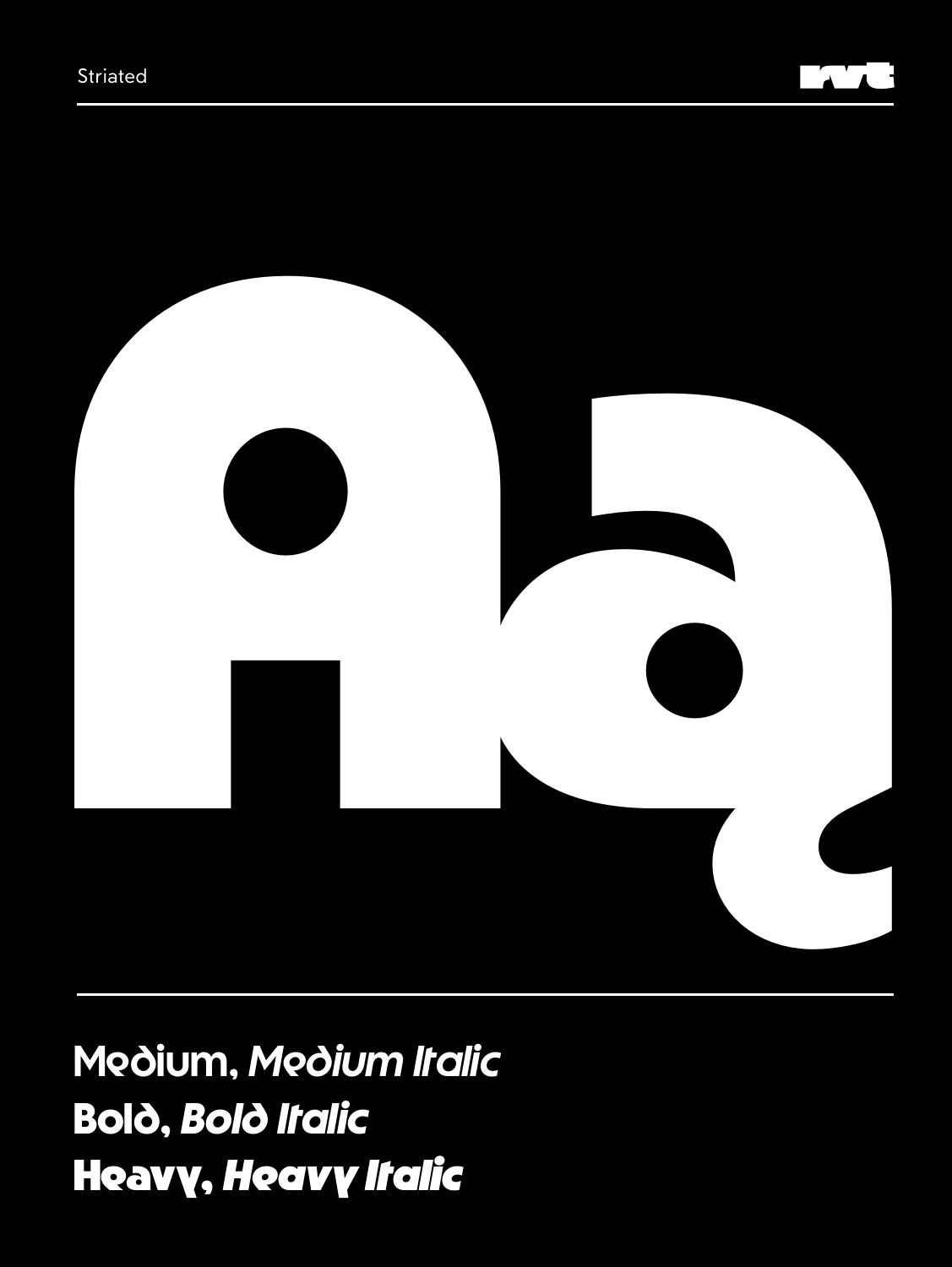Striated was designed with display purposes in mind. Its three weights with their respective italics cater to a variety of application settings, be it in print or on screen. It can be categorised as a mixture between a grotesque and geometric typeface with a pinch of heavily formalised elements.

At its outset, Striated was inspired by a Slab Serif typeface from by the Schelter& Giesecke type foundry, situated in Leipzig, Germany. Nevertheless, it is also clearly rooted in the experiments of the Bauhaus school of design and their pursuit to reduce letterforms to the utmost essential. The attempt of the International Typeface Corporation to capture the spirit surrounding Herbert Bayer and his colleagues at the infamous school in Dessau resulting in ITC Bauhaus, designed in 1975 by Edward Ben-

guiat and Victor Caruso, is still ubiquitous, whether directly or indirectly. Also the urge of the Bauhaus to reduce where possible keeps permeating design practice today as one of many approaches.

However futuristic these shapes then may be, due to the heavy exposure in the second half of the 20th century, carried by aspirations to conquer space, the Moon first, and the numerous science fiction stories it spawned –with all their titles calling to be designed – they often seem a bit dusty from todays perspective, which can be used as a design element itself, producing vintage flavoured ephemera.

Striated tries to find a balance in negotiating the past and future by evoking a feeling of being a well known old companion and being forward oriented at the same time.

| Release | 2022                                                             |
|---------|------------------------------------------------------------------|
| Weights | Medium, Medium Italic, Bold, Bold Italic,<br>Heavy, Heavy Italic |
| Version | 1.016                                                            |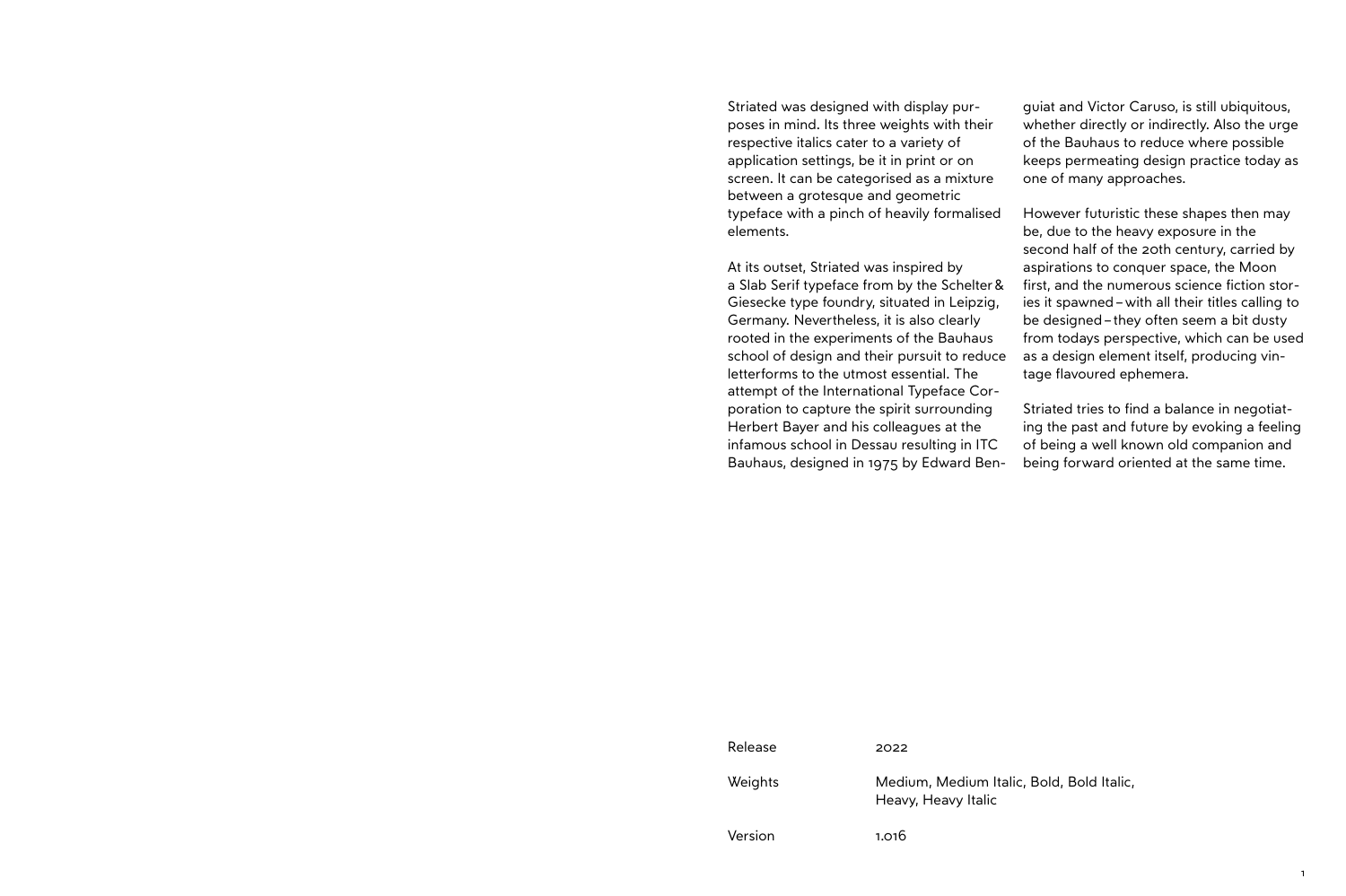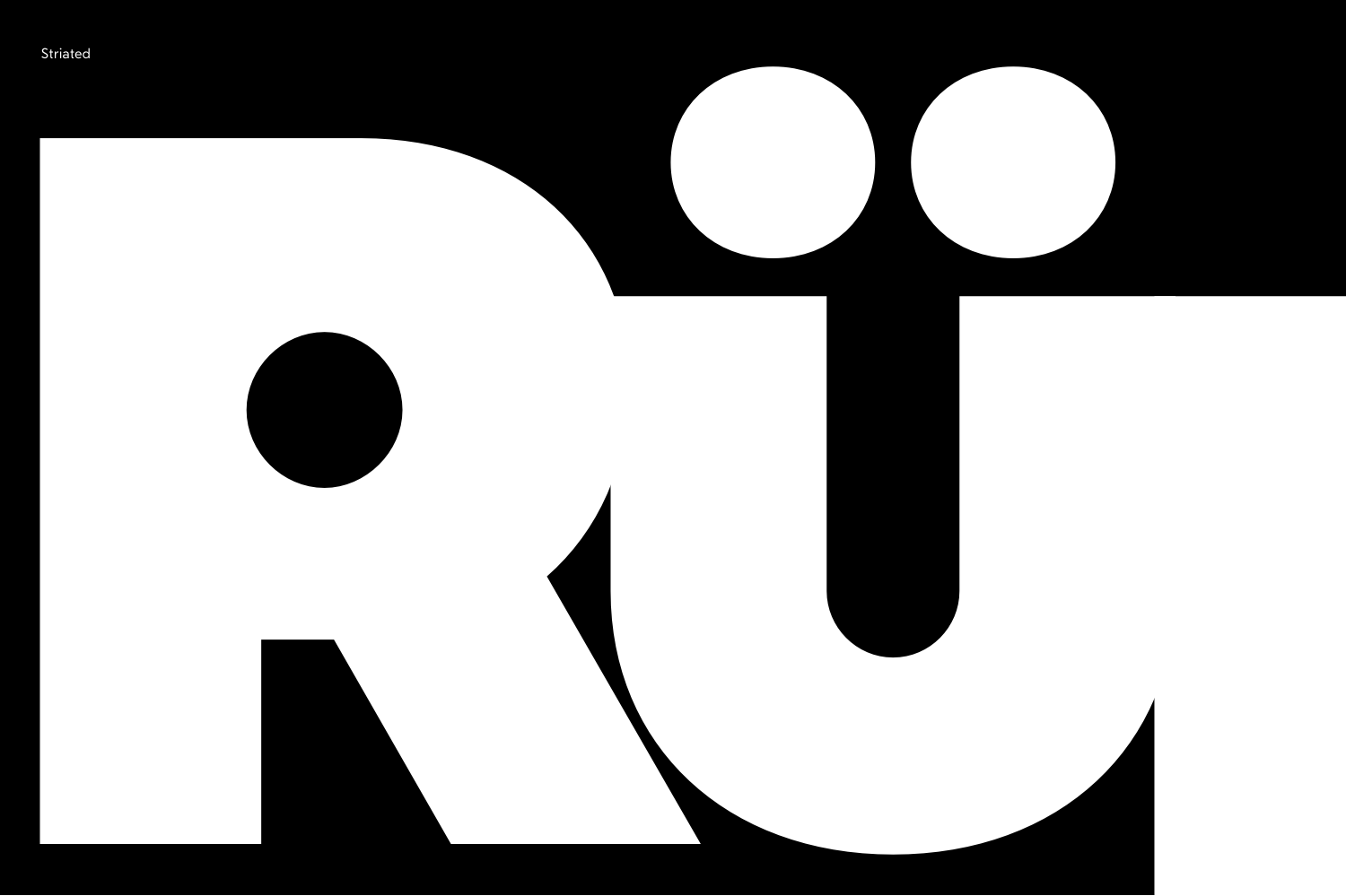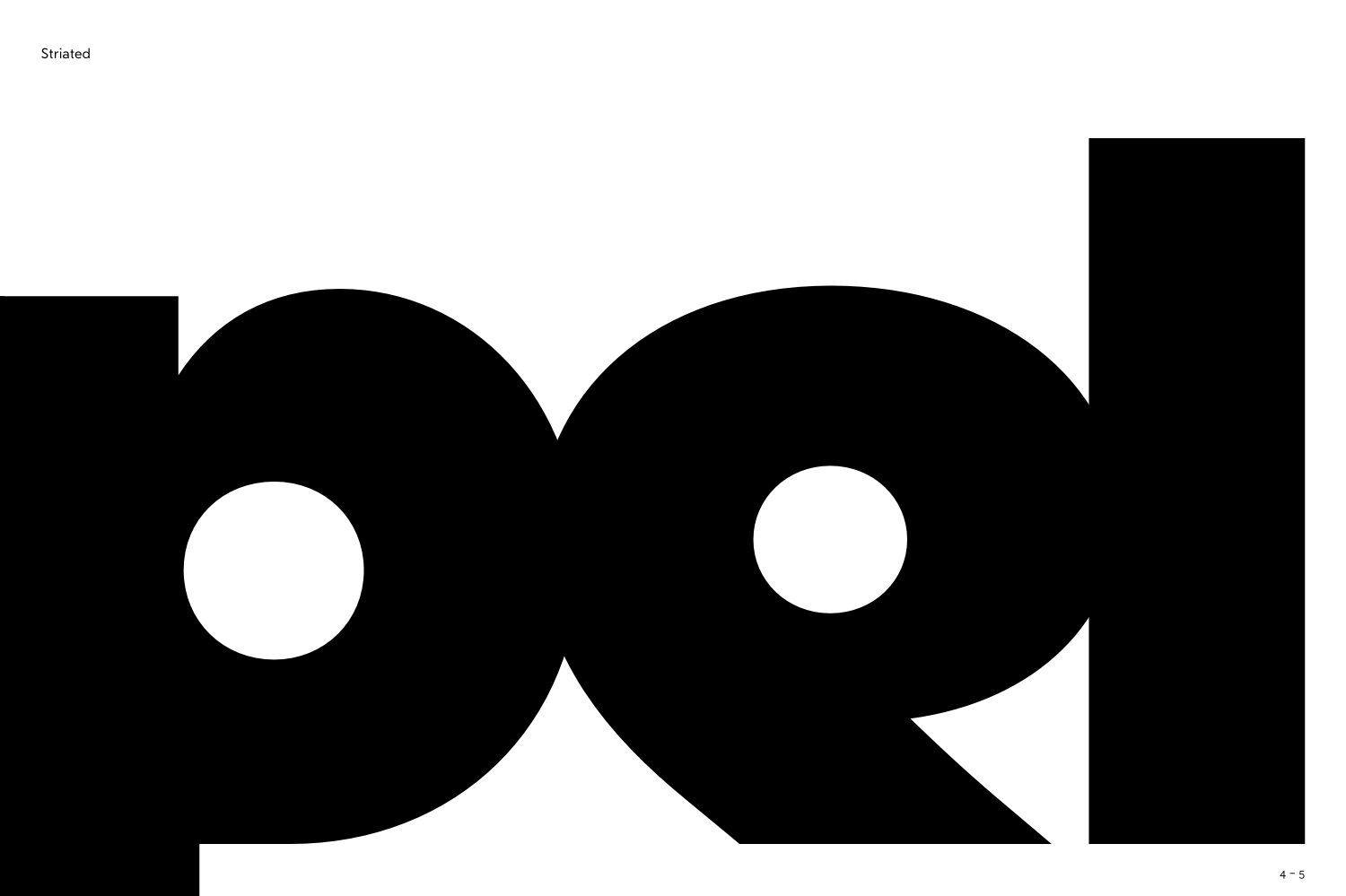

Heavy/Heavy Italic

50 pt / sso2 / case sensitive forms

# (So full of 60) shapes is fancy

96 pt

# ENOUGH **FENUI 12**

128 pt / sso1

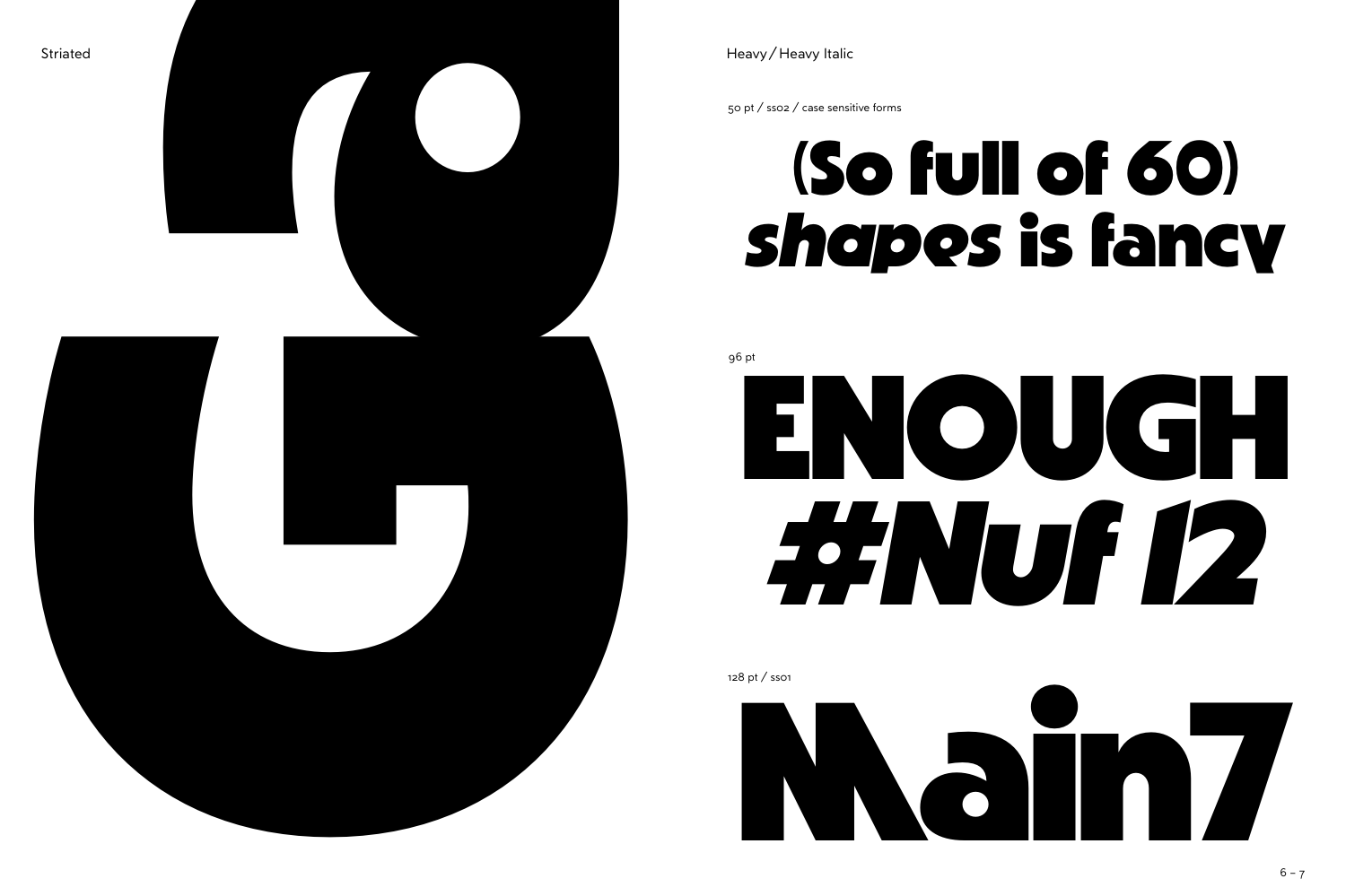

34 pt/ ss02

# **→LIVE, BRUTESS, LIVE!** *Bring them with triumph* **to their house; 1234**

50 pt / ss01 / ss02

# **»BRUTESS!«** *Silence, silence!* **She speaks 12**

56 pt / ss02 / case sensitive forms

# *NAME* **HER NOT "***Indeed***", they**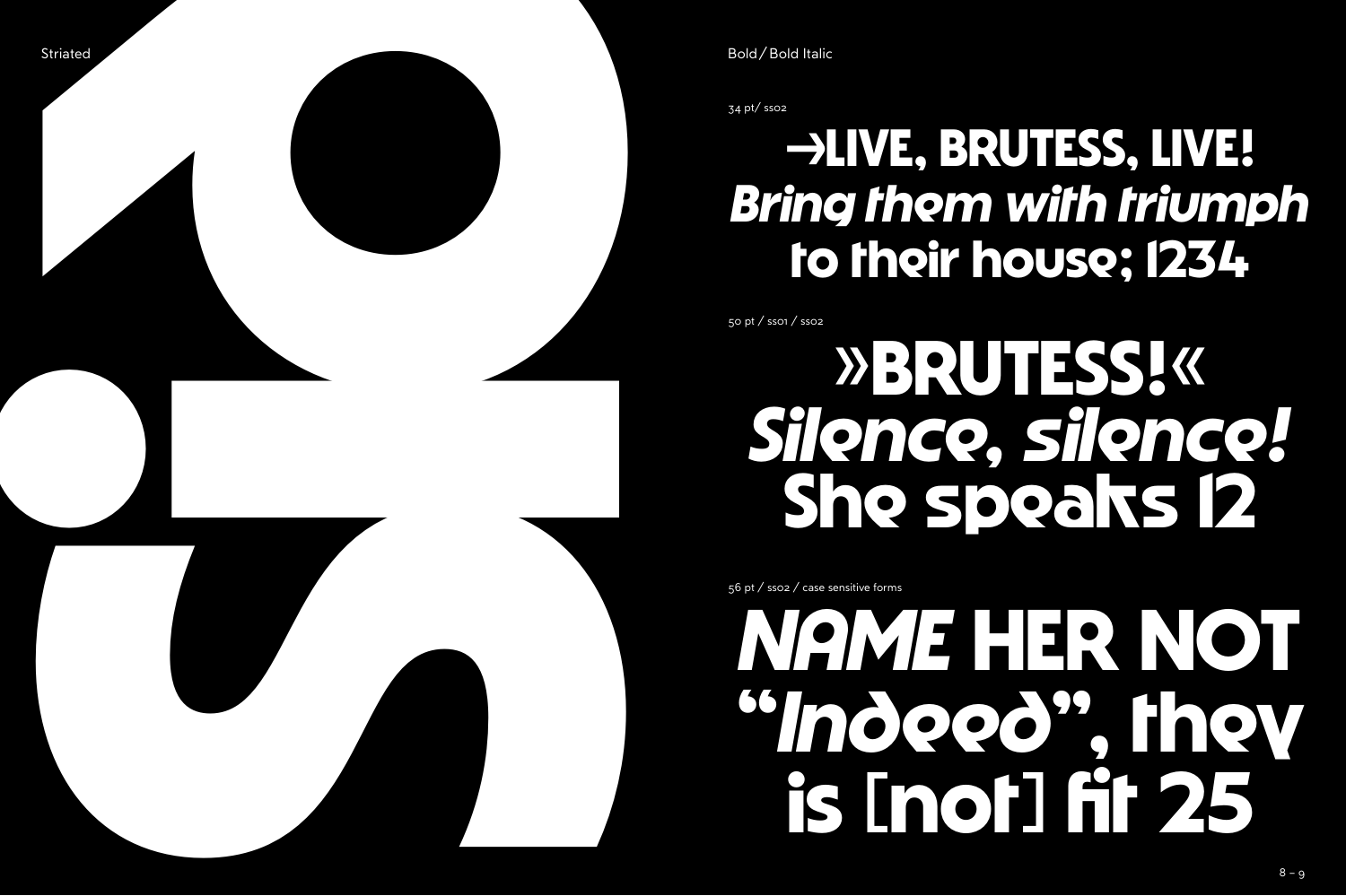

14 pt

THE FIRST FOUNDERS had not a common standard of height, thickness or other *magnitude*, and consequently the shape of the letters cut and cast by

them differed very widely. It is an easy matter *in an old book* to identify the type there used as having been employed in another book, and to state the

20 pt / ss01

I WILL FOLLOW THE FORTUNES Of noble Brutess, *through the hazards* of this—untrod state 842

28 pt / ss01

## "THRUST THEM BOOZE" At *gates*, and let them smell their *way to Dover* 12%

34 pt

# MEASURE for *Nietzsche* 5

46 pt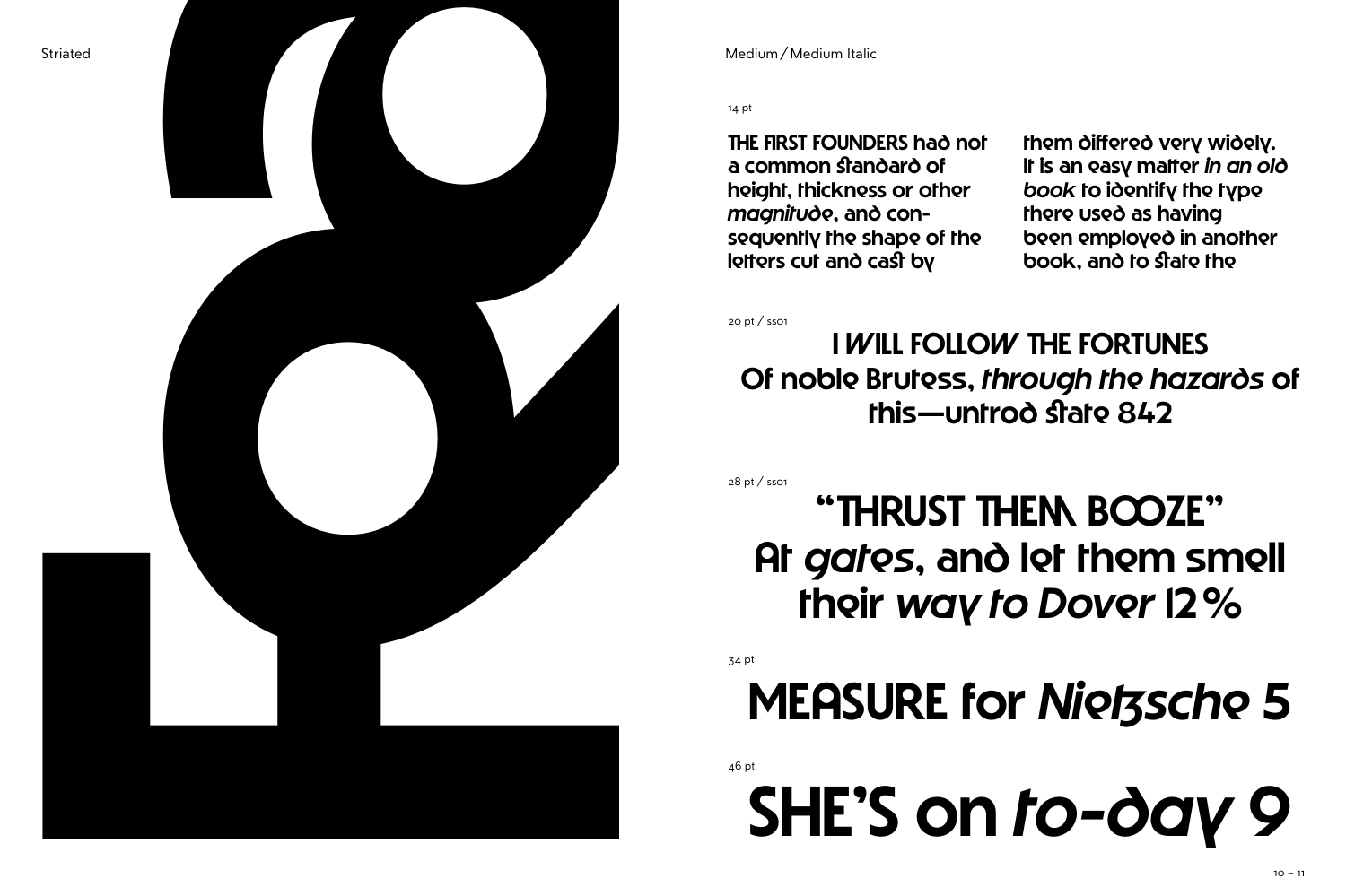ss01 Alternate letters

**Mustangs Walk Vulgarians Expos {APPOSING} [10.21] Efficacity Significs Onstage Strictly ZOOMORPHY SUBMITTING TZARS Hutzpah Nutty Mustangs Walk Vulgarians Expos {APPOSING} [10.21] Efficacity Significs Onstage Strictly ZOOMORPHY SUBMITTING TZARS Hutzpah Nutty** ss02 Shortened descenders, retracted i-dot Case Sensitive Forms Standard Ligatures Discretionary Ligatures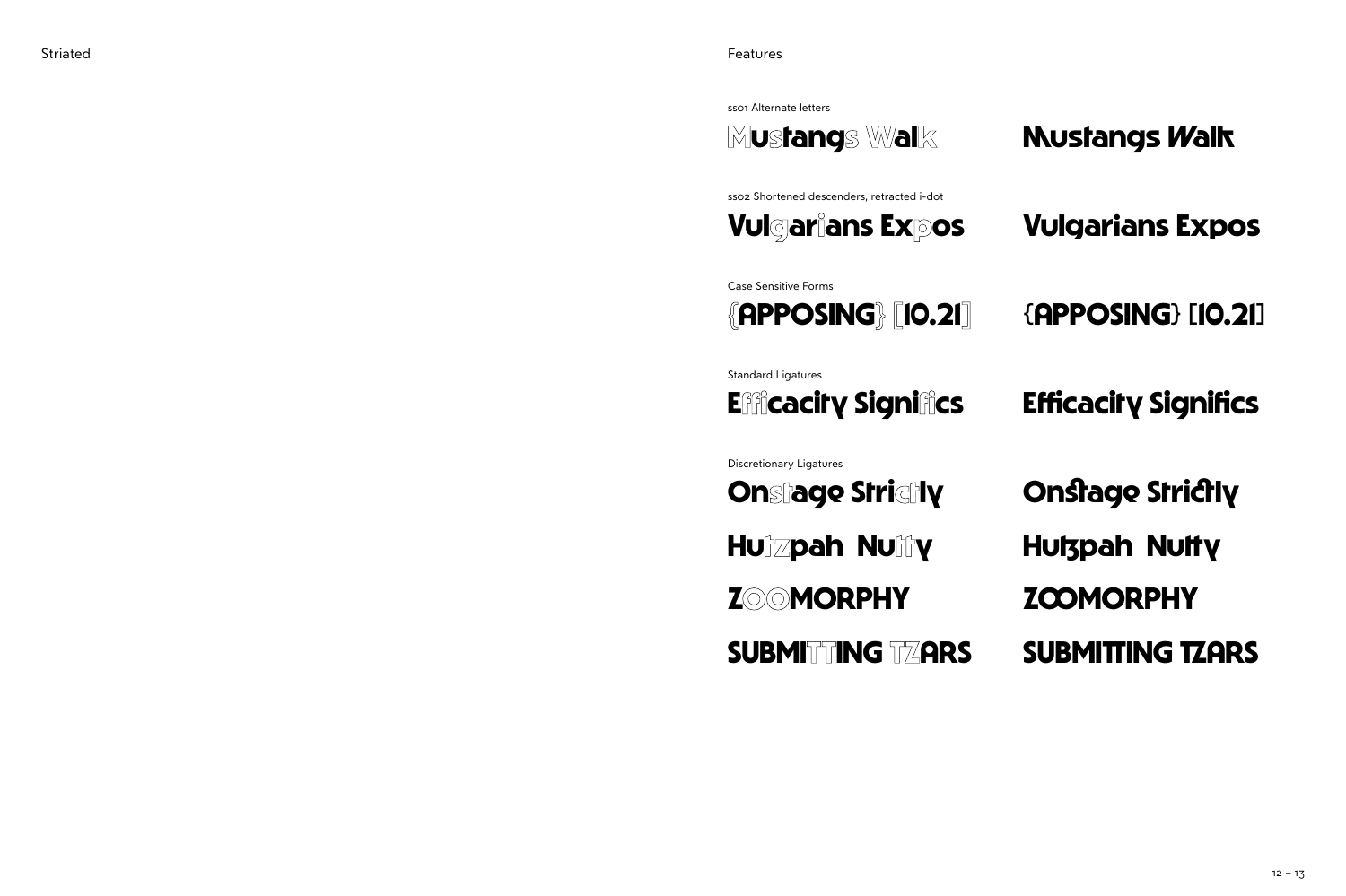Striated

Basic

### **ABCDEFGHIJKLMNOPQRSTUVWXYZ**

### abcdefghijklmnopgrstuvwxyz

Numerals

### 0123456789

Accented

## ŔĂŔŔŔŔŔŔŔĊĊĊĊĎĐĔĔĔĔĖĔĔĘĞĢĠĦĨĨĨĨĨĨĮĶĹĽĻŔŇŅŇŌÔÖŎŐŌØ **ŎŔŔŖŚŠŞŞŦŤŢŢŨŨÜŨŰŨŲŮŴŴŴŴŶŶŸŶŹŹŹ** áăâääāąåâćčçċðôéĕêëèèēęğġġħiîìiīiiįķ徦łńňņňóôöòőōøőŕřŗ **ŚŠŞŞFI [IÚÛÜÜŰŪŲŮŴŴŴŴŶŶŸŶŹŽŻ**

Symbols, Punctuation

.,:;...j¿.•\*#---\_\_,,,"""""«»<>/\(){}[]\*/\(){}[!?

^%%0@&15©®ТМ0|!+‡а0123

Alternate Characters

### **NVWksgiipgy**

Currency, Math, Arrows

C¤S€£¥ +-÷=><≥≤±≈~ ↑7→JJLK←R+J

Ligatures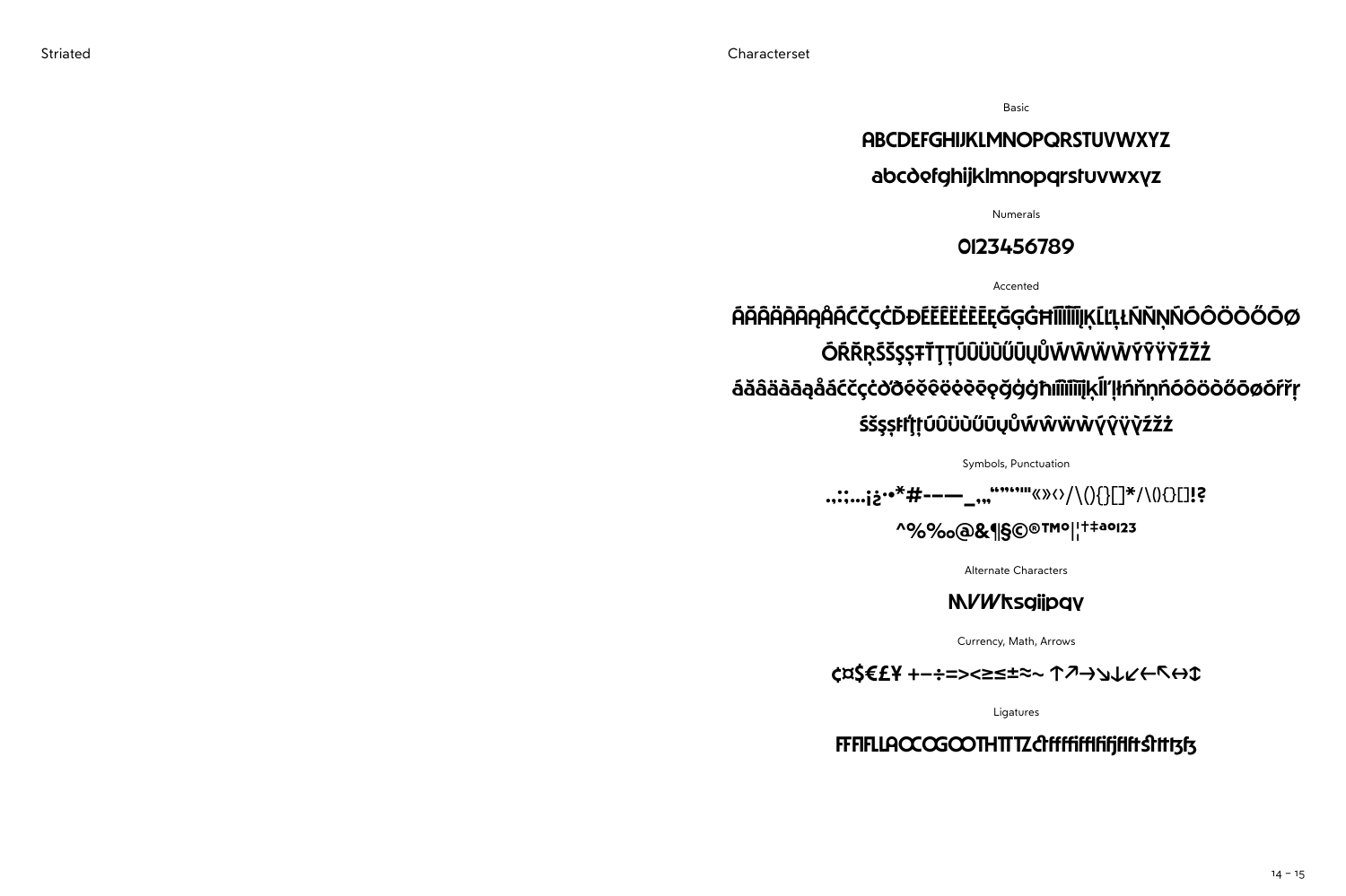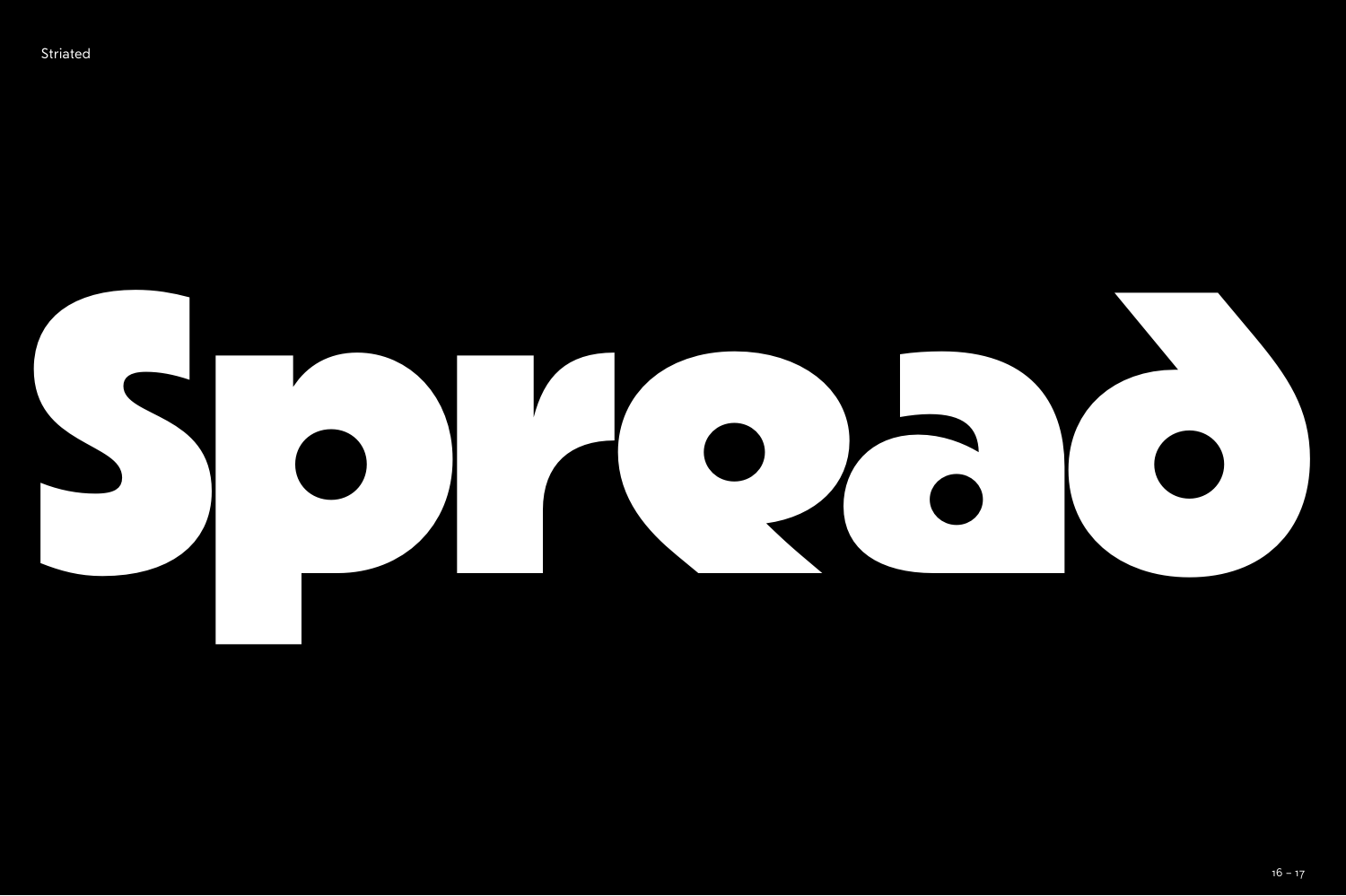Afrikaans, Albanian, Asu, Basque, Bemba, Bena, Bosnian, Catalan, Chiga, Colognian, Cornish, Croatian, Czech, Danish, Dutch, English, Estonian, Faroese, Filipino, Finnish, French, Friulian, Galician, Ganda, German, Gusii, Hungarian, Icelandic, Inari Sami, Indonesian, Irish, Italian, Jola-Fonyi, Kabuverdianu, Kalenjin, Kinyarwanda, Latvian, Lithuanian, Low German, Lower Sorbian, Luo, Luxembourgish, Luyia, Machame, Makhuwa-Meetto, Makonde, Malagasy, Malay, Maltese, Manx, Morisyen, North Ndebele, Northern Sami, Norwegian Bokmål, Norwegian Nynorsk, Nyankole, Oromo, Polish, Portuguese, Romanian, Romansh, Rombo, Rundi, Rwa, Samburu, Sango, Sangu, Scottish Gaelic, Sena, Shambala, Shona, Slovak, Slovenian, Soga, Somali, Spanish, Swahili, Swedish, Swiss German, Taita, Teso, Turkish, Turkmen, Upper Sorbian, Vunjo, Welsh, Western Frisian, Wolof, Zulu